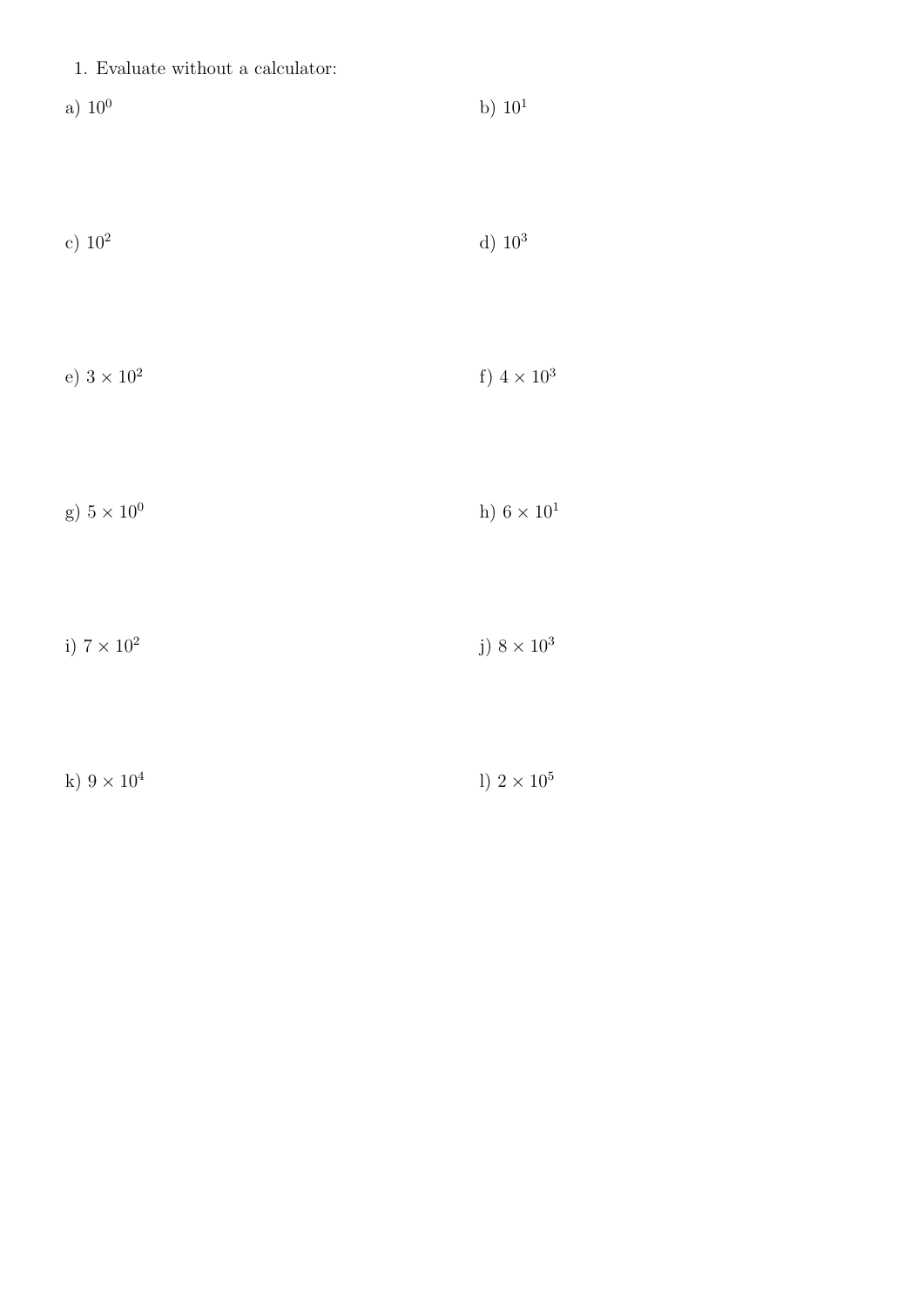a) 
$$
10^{-1}
$$
 b)  $10^{-2}$ 

c) 
$$
10^{-3}
$$
 d)  $3 \times 10^{-2}$ 

e) 
$$
4 \times 10^{-3}
$$
 f)  $6 \times 10^{-2}$ 

g) 
$$
9 \times 10^0
$$
 h)  $6 \times 10^{-1}$ 

i)  $7\times10^{-2}$ j)  $8\times10^{-3}$ 

k) 
$$
9 \times 10^{-4}
$$
 l)  $2 \times 10^{-5}$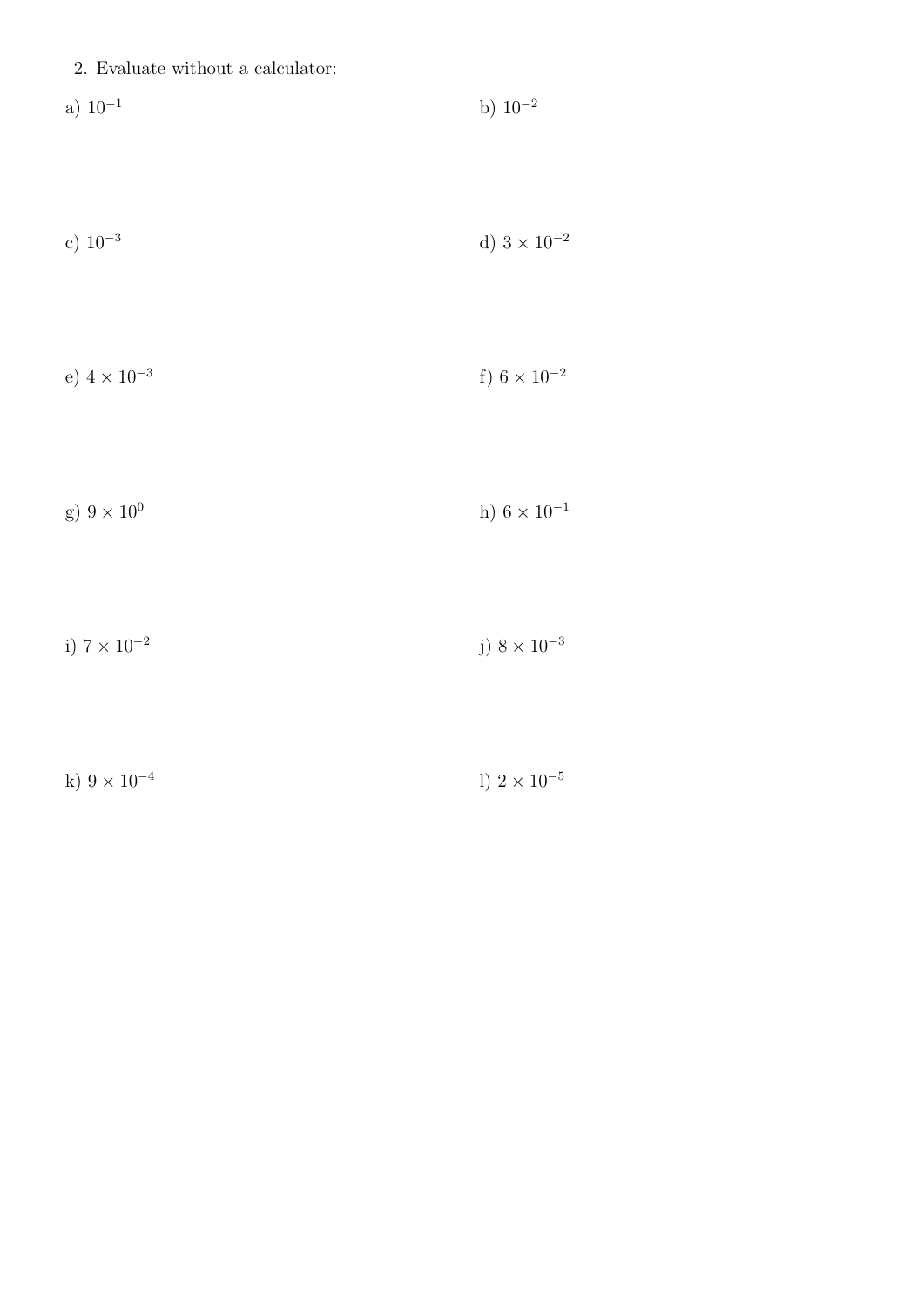| 3. Write the numbers in standard form: |             |
|----------------------------------------|-------------|
| a) $123\,$                             | b) 123000   |
| c) 4500                                | d) 45920    |
| e) 3000                                | f) $400000$ |
| g) 983                                 | h) 456000   |
| i) 9870                                | j) 55500    |
| k) 8000                                | 1) 300000   |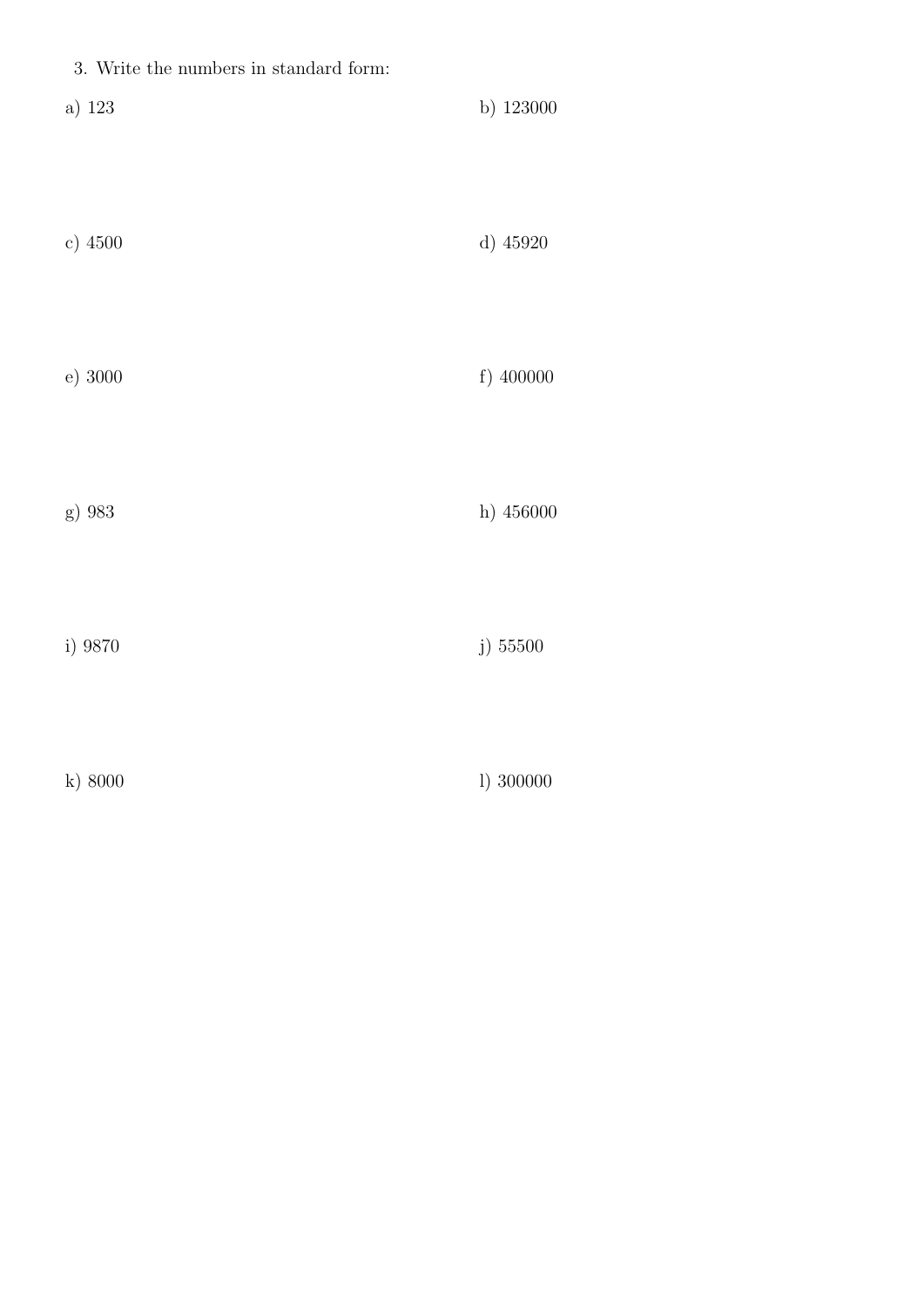| 4. Write the numbers in standard form: |                 |
|----------------------------------------|-----------------|
| a) $0.00123$                           | b) $0.123$      |
| c) $0.045$                             | d) $0.004592\,$ |
| e) 0.003                               | f) 0.00004      |
| g) 0.00983                             | h) $0.0000456$  |
| i) 0.00987                             | $j)$ 0.000555   |
| $k)$ 0.008                             | 1) 0.00003      |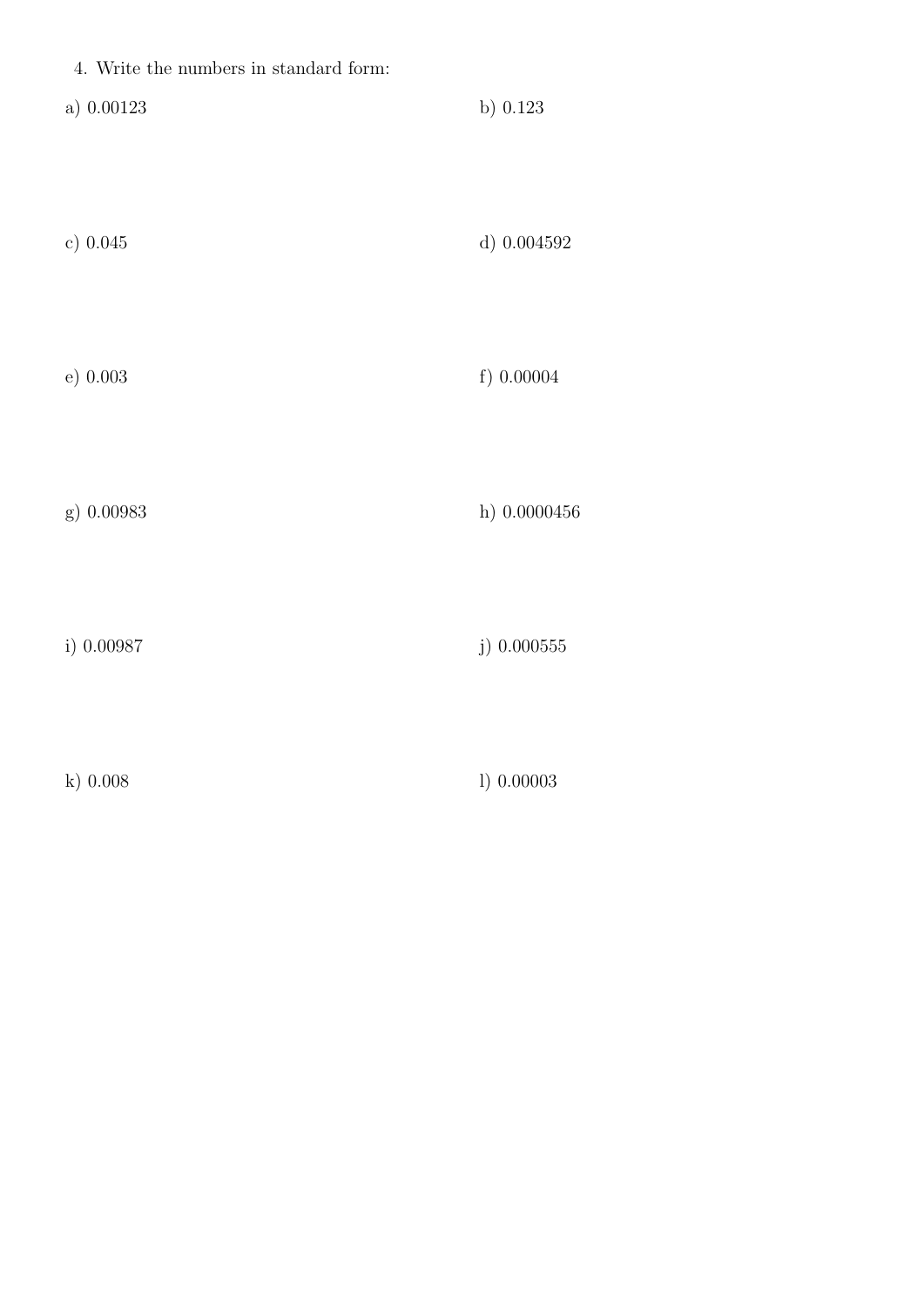|  |  |  |  | 5. Convert to normal numbers: |
|--|--|--|--|-------------------------------|
|--|--|--|--|-------------------------------|

b)  $3.23 \times 10^{-1}$ a)  $6.23 \times 10^{-3}$ 

c) 
$$
4.6 \times 10^{-2}
$$
 d)  $4.532 \times 10^{-3}$ 

e) 
$$
9 \times 10^{-3}
$$
 f)  $3.5 \times 10^{-3}$ 

g) 
$$
8.2 \times 10^{-5}
$$
 h)  $4.86 \times 10^{-5}$ 

i)  $9.88 \times 10^{-3}$ j)  $4.55 \times 10^{-4}$ 

k) 
$$
9 \times 10^{-3}
$$
 l)  $6 \times 10^{-5}$